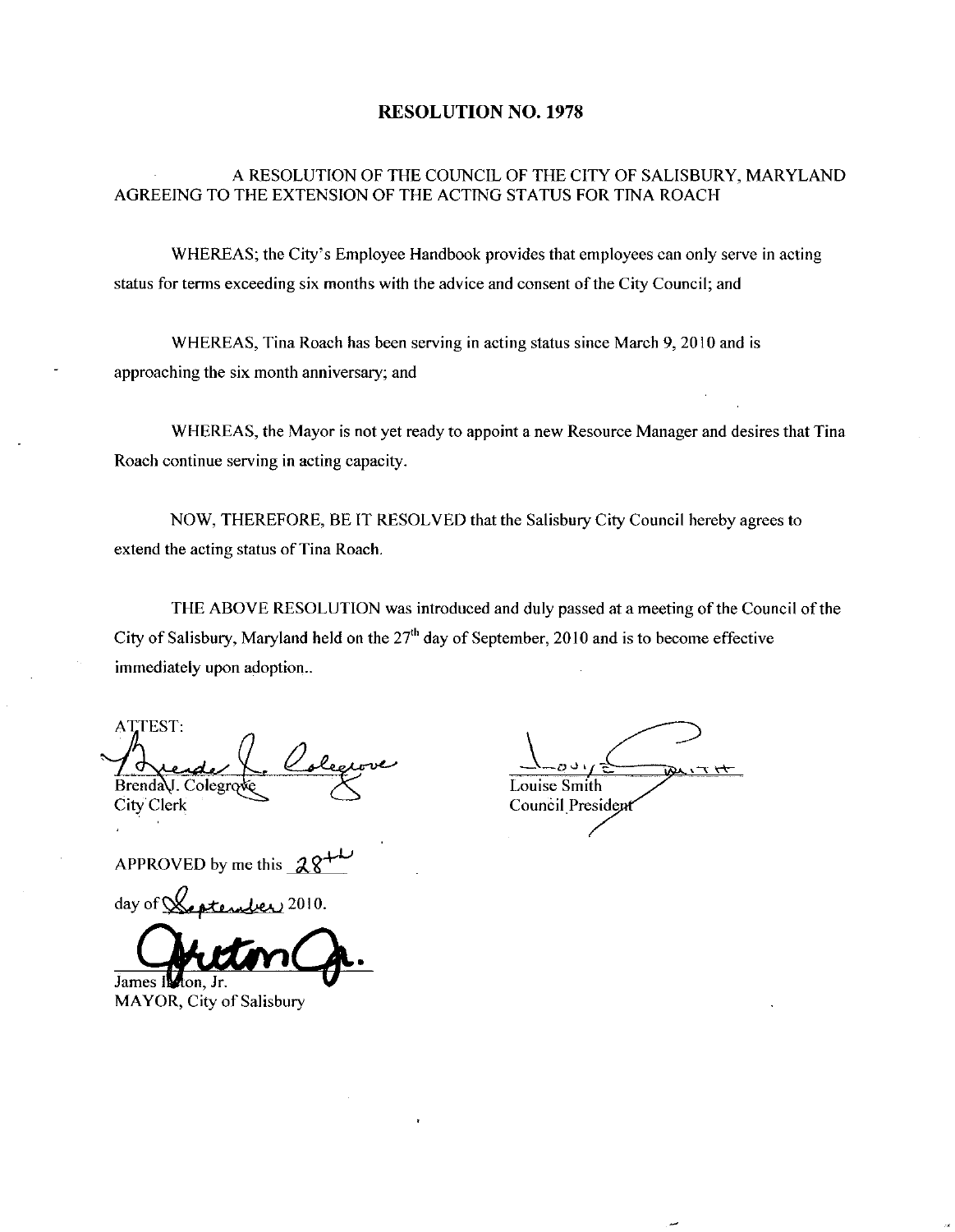## INTER

# $\frac{1}{\text{OFFICE}}$  MEMO

## Office of the Mayor

To:<br>From: City Council John R. Pick **Subject:** Extension of  $A$  Eting Status – Acting Resource Manager Date: September 22, 2010

We request approval of the attached resolution extending the Acting Status of Acting Resource Manager Tina Roach. The Public Works Director intends to begin the recruitment and selection process to fill this position shortly

cc: Mayor Ireton Lore' Chambers Teresa Garner Pam Oland Brenda Colegrovc